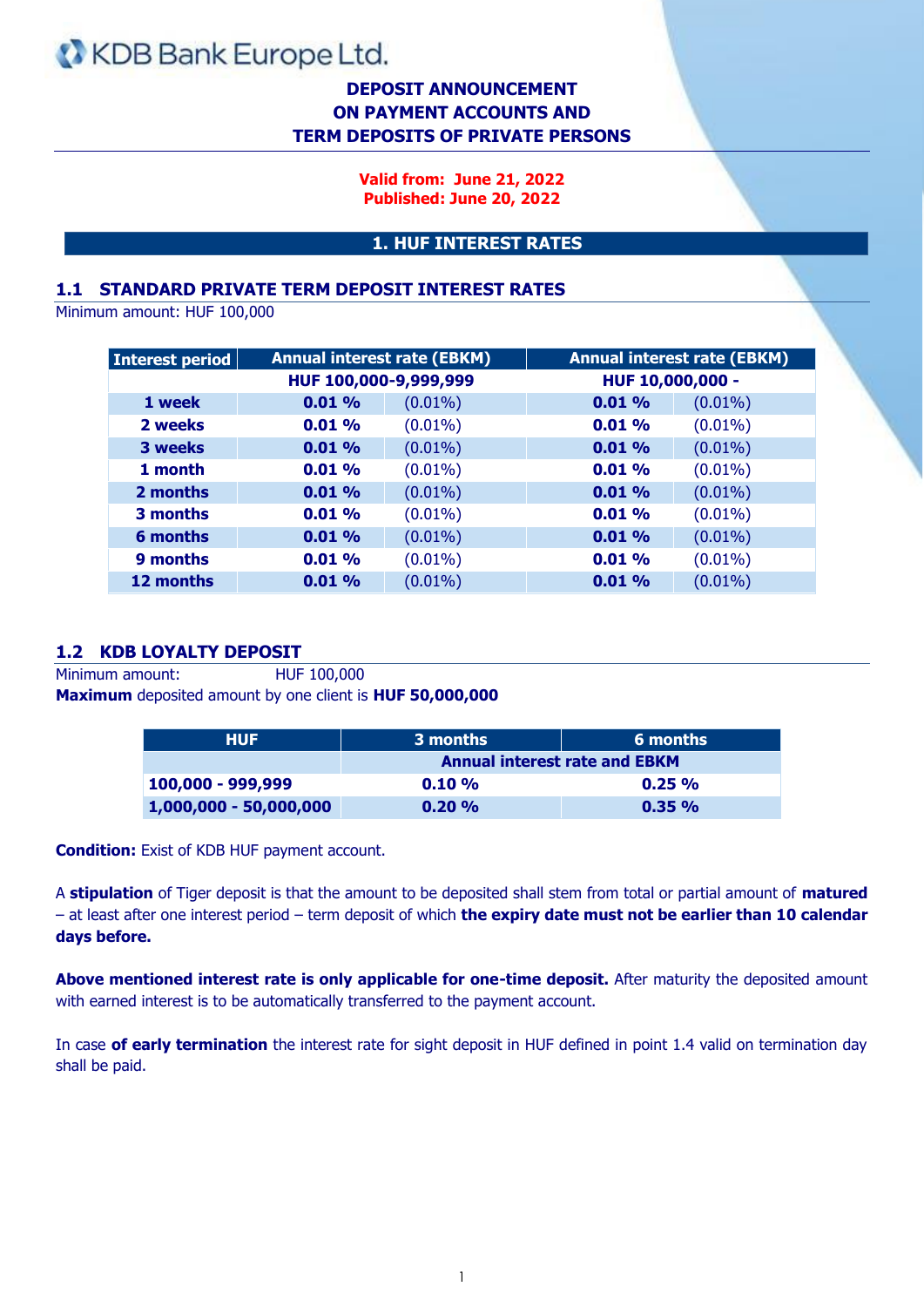### **1.3 ELECTRONIC DEPOSIT**

The offer concerns the newly contracted deposits with 9 month- or 12 months-term ordered via NetBank.

#### Minimum amount: HUF 1,000,000

**Maximum** deposited amount by one client is **HUF 50,000,000**

| <b>HUF</b>           | <b>9 months</b>                      | <b>12 months</b> |
|----------------------|--------------------------------------|------------------|
|                      | <b>Annual interest rate and EBKM</b> |                  |
| 1,000,000-50,000,000 | 0.40%                                | $0.50\%$         |

**Condition:** Exist of KDB HUF payment account.

**Above-mentioned interest rate is only applicable for one-time deposit.** After maturity the deposited amount with earned interest is to be automatically transferred to the payment account.

In case **of early termination** the interest rate for sight deposit in HUF defined in point 1.4 valid on termination day shall be paid.

**In case any of the mentioned criteria would not be fulfilled**, the Bank pay the interest rate of 9-month or 12 month term deposit published in point 1.1. of Private Announcement on Deposit Interest on the Electronic deposit.

The Electronic Deposit can be fixed only via KDB NetBank.

#### **1.4 SIGHT DEPOSIT INTEREST RATES**

#### **a) Interest rates on payment accounts and bankcard accounts:**

|                   |  | Annual interest rates (EBKM) Annual interest rates (EBKM) |  |
|-------------------|--|-----------------------------------------------------------|--|
| $HUF 0 - 9,999$   |  | <b>HUF 10,000 -</b>                                       |  |
| $0.00 \%$ (0.00%) |  | $0.01\%$ (0.01%)                                          |  |

#### **b) Interest rates on OBA Separated deposit account:**

|                  |                 |                     | Annual interest rates (EBKM) Annual interest rates (EBKM) |
|------------------|-----------------|---------------------|-----------------------------------------------------------|
|                  | $HUF 0 - 9,999$ | <b>HUF 10,000 -</b> |                                                           |
| $0.00\%$ (0.00%) |                 | $0.01\%$ (0.01%)    |                                                           |

Interest rate on overspent amount: 18.00 %

Presently undefined terms and conditions are included in effective "Condition List for Private Clients" and "List of conditions of KDB Basic account package for Private Persons".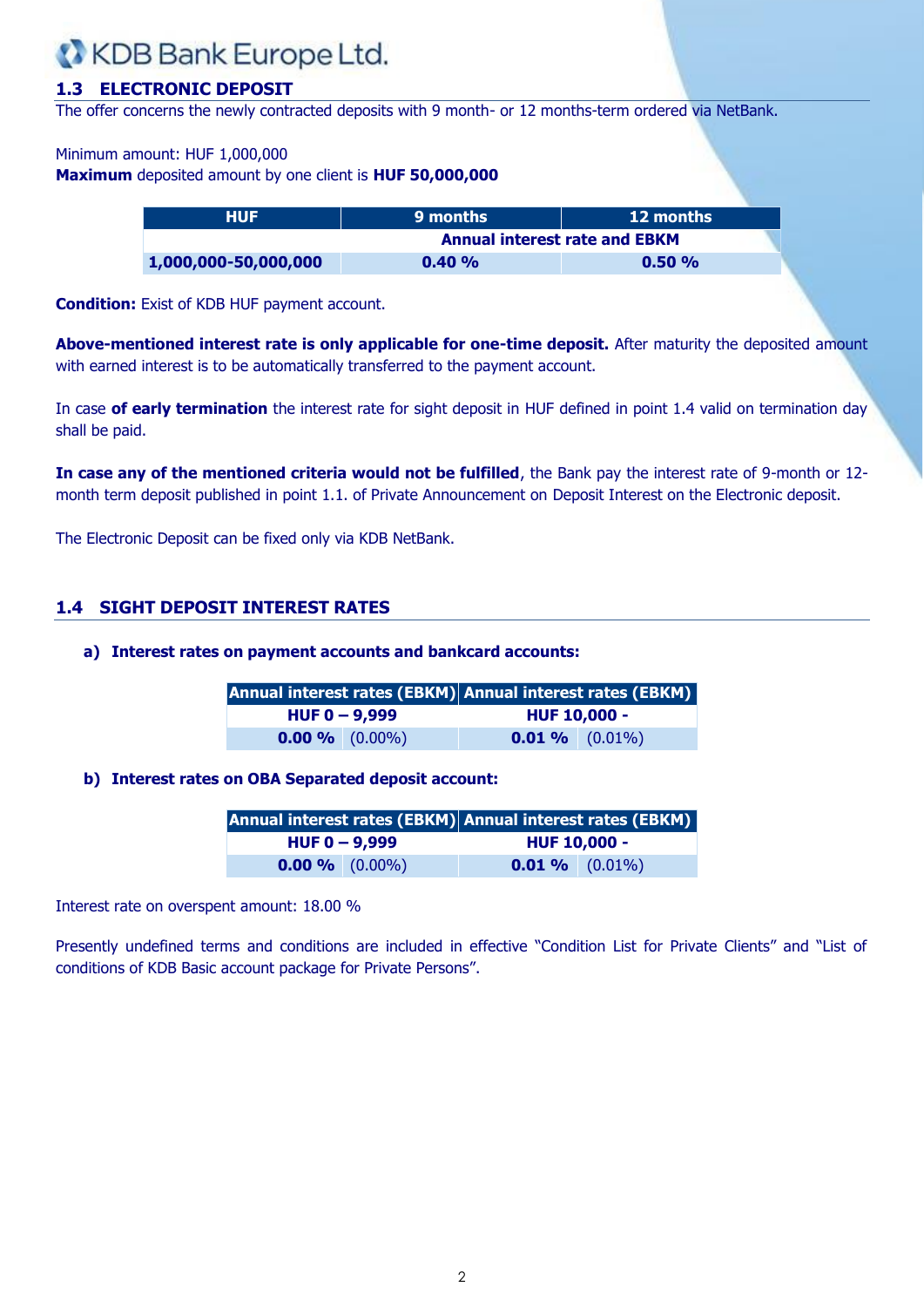## **2. FOREIGN EXCHANGE INTEREST RATES**

## **2.1 STANDARD PRIVATE TERM DEPOSIT INTEREST RATES**

Minimum amount: EUR, GBP, USD 1,000

| <b>Interest period</b> | 1 month                             |            | 2 months |            |
|------------------------|-------------------------------------|------------|----------|------------|
| <b>Currency</b>        | <b>Annual interest rates (EBKM)</b> |            |          |            |
| <b>USD</b>             | 0.05%                               | $(0.05\%)$ | 0.10%    | $(0.10\%)$ |
| <b>EUR</b>             | 0.01%                               | $(0.01\%)$ | 0.01%    | $(0.01\%)$ |
| <b>GBP</b>             | 0.01%                               | $(0.01\%)$ | 0.01%    | $(0.01\%)$ |
| <b>CHF</b>             | 0.01%                               | $(0.01\%)$ | 0.01%    | $(0.01\%)$ |

| <b>Interest period</b> |                                     | 3 months   |       | 6 months   |       | 12 months  |
|------------------------|-------------------------------------|------------|-------|------------|-------|------------|
| <b>Currency</b>        | <b>Annual interest rates (EBKM)</b> |            |       |            |       |            |
| <b>USD</b>             | 0.15%                               | $(0.15\%)$ | 0.20% | $(0.20\%)$ | 0.25% | $(0.25\%)$ |
| <b>EUR</b>             | 0.01%                               | $(0.01\%)$ | 0.01% | $(0.01\%)$ | 0.01% | $(0.01\%)$ |
| <b>GBP</b>             | 0.01%                               | $(0.01\%)$ | 0.01% | $(0.01\%)$ | 0.01% | $(0.01\%)$ |
| <b>CHF</b>             | 0.01%                               | $(0.01\%)$ | 0.01% | $(0.01\%)$ | 0.01% | $(0.01\%)$ |

In case the deposit amount exceeds EUR, GBP, USD 300,000 a special interest rate can be applied for at any branches. From 18<sup>th</sup> April 2022 it is not possible to make a new term deposit in CHF currency.

#### **2.2 KDB TIGER USD NEW DEPOSIT**

Minimum amount: USD 200

**Maximum** deposited amount by one client is **USD 500,000**

| <b>USD</b>      | 3 months<br>6 months                 |          | <b>12 months</b> |  |  |
|-----------------|--------------------------------------|----------|------------------|--|--|
|                 | <b>Annual interest rate and EBKM</b> |          |                  |  |  |
| $200 - 500,000$ | 0.20%                                | $0.25\%$ | $0.30\%$         |  |  |

**Condition:** Exist of KDB USD payment account.

A **stipulation** of Tiger deposit is that the amount to be deposited shall stem from external source and exceed the total closing balance of the client's sight and term deposits as of June 13, 2022 till the date of placement of the new deposit.

**Above mentioned interest rate is only applicable for one-time deposit.** After maturity the deposited amount with earned interest is to be automatically transferred to the payment account.

In case **of early termination** the interest rate for sight deposit in given currency defined in point 2.3 valid on termination day shall be paid.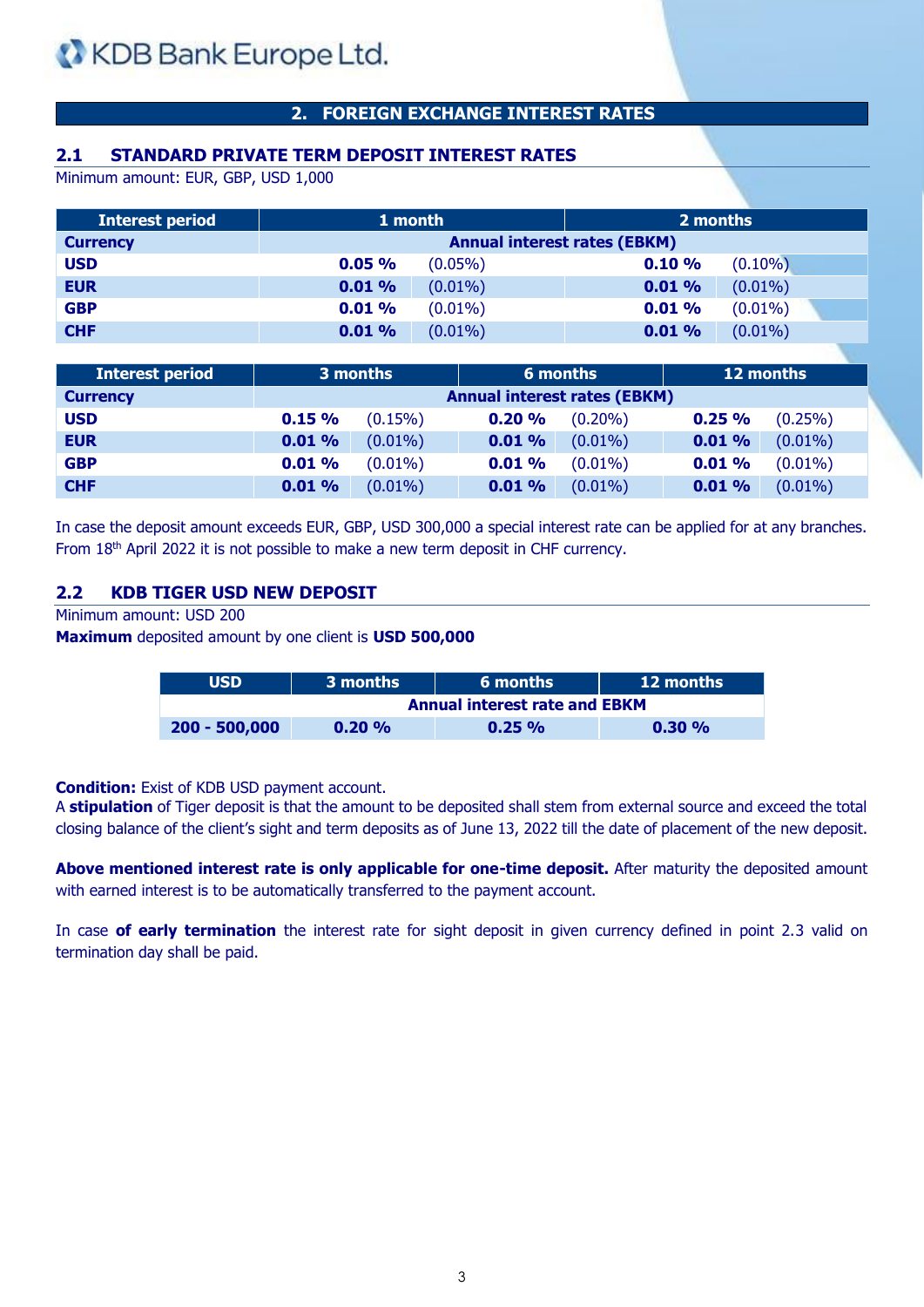## **2.3 SIGHT DEPOSIT INTEREST RATES**

#### **a) Interest rates on payment accounts and bankcard accounts:**

| <b>Currency</b> | <b>Annual interest rates</b> | (EBKM)     |
|-----------------|------------------------------|------------|
| <b>AUD</b>      | 0.00%                        | $(0.00\%)$ |
| <b>CAD</b>      | $0.00\%$                     | $(0.00\%)$ |
| <b>CHF</b>      | 0.00%                        | $(0.00\%)$ |
| <b>CZK</b>      | 0.00%                        | $(0.00\%)$ |
| <b>DKK</b>      | 0.00%                        | $(0.00\%)$ |
| <b>EUR</b>      | $0.00\%$                     | $(0.00\%)$ |
| <b>GBP</b>      | 0.00%                        | $(0.00\%)$ |
| <b>JPY</b>      | 0.00%                        | $(0.00\%)$ |
| <b>NOK</b>      | 0.00%                        | $(0.00\%)$ |
| <b>PLN</b>      | $0.00\%$                     | $(0.00\%)$ |
| <b>RON</b>      | 0.00%                        | $(0.00\%)$ |
| <b>SEK</b>      | 0.00%                        | $(0.00\%)$ |
| <b>USD</b>      | 0.00%                        | $(0.00\%)$ |
|                 |                              |            |

#### **b) Interest rates on OBA Separated deposit account:**

| <b>Currency</b> | <b>Annual interest rates</b> | (EBKM)     |
|-----------------|------------------------------|------------|
| EUR             | $0.00\%$                     | $(0.00\%)$ |
| <b>GBP</b>      | $0.00\%$                     | $(0.00\%)$ |
| <b>USD</b>      | $0.00\%$                     | $(0.00\%)$ |

The Bank deducts and pays the interest income tax based on the Act CXVII of 1995 on personal income tax. The Bank credit the Account Holder's payment account with deposit interest amount reduced by interest income tax at termination or early-termination.

In case of deposit products referred to in this Announcement where more than one amount tier is specified, the Bank applies tiered interest, which means the interest on entire deposited amount falls in the given amount tiers will be charged at the interest rates assigned for the given tiers.

Present Announcement constitutes a part of effective "Condition List for Private Clients" and "List of conditions of KDB Basic account package for Private Persons".

The deposit products determined in the present announcement are insured by the National Deposit Insurance Found (OBA) in compliance with rules written in Deposit Contract.